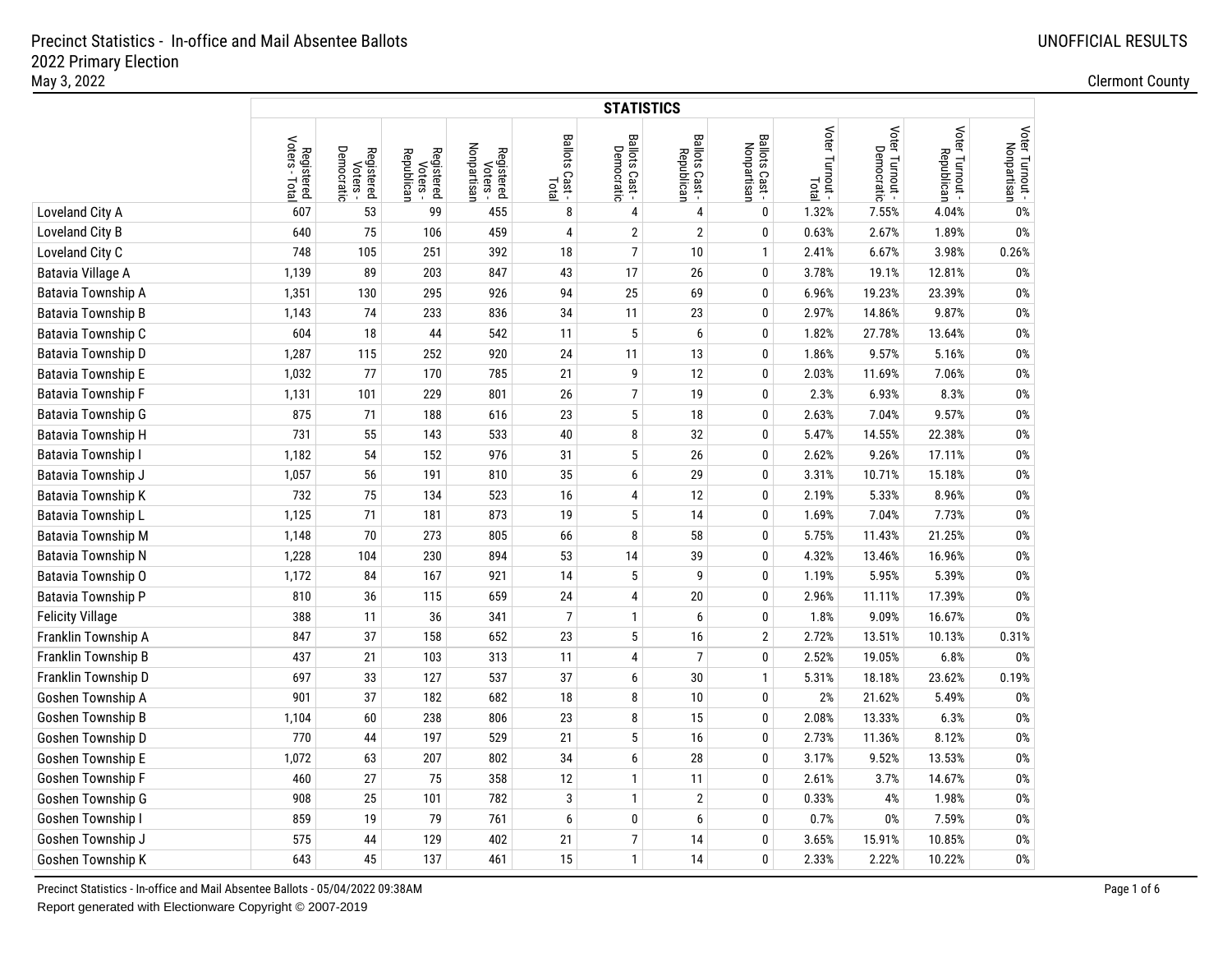|                    |                                         | <b>STATISTICS</b>                    |                                      |                                       |                                |                              |                              |                               |                          |                               |                               |                                |  |  |
|--------------------|-----------------------------------------|--------------------------------------|--------------------------------------|---------------------------------------|--------------------------------|------------------------------|------------------------------|-------------------------------|--------------------------|-------------------------------|-------------------------------|--------------------------------|--|--|
|                    | Voters -<br>Registered<br>oters - Total | Democratic<br>Registered<br>Voters - | Registered<br>Voters -<br>Republican | Nonpartisan<br>Registered<br>Voters - | Ballots Cast -<br><b>Total</b> | Ballots Cast -<br>Democratic | Ballots Cast -<br>Republican | Ballots Cast -<br>Nonpartisan | Voter Turnout -<br>Total | Voter Turnout -<br>Democratic | Voter Turnout -<br>Republican | Voter Turnout -<br>Nonpartisan |  |  |
| Goshen Township L  | 923                                     | 45                                   | 189                                  | 689                                   | 15                             | $\overline{2}$               | 13                           | 0                             | 1.63%                    | 4.44%                         | 6.88%                         | $0\%$                          |  |  |
| Goshen Township M  | 822                                     | 36                                   | 60                                   | 726                                   | 4                              | $\overline{2}$               | $\overline{2}$               | 0                             | 0.49%                    | 5.56%                         | 3.33%                         | $0\%$                          |  |  |
| Goshen Township N  | 1,232                                   | 118                                  | 276                                  | 838                                   | 27                             | 3                            | 24                           | 0                             | 2.19%                    | 2.54%                         | 8.7%                          | $0\%$                          |  |  |
| Jackson Township A | 707                                     | 25                                   | 163                                  | 519                                   | 9                              | 3                            | 6                            | 0                             | 1.27%                    | 12%                           | 3.68%                         | $0\%$                          |  |  |
| Jackson Township B | 478                                     | $30\,$                               | 146                                  | 302                                   | 14                             | $\sqrt{2}$                   | 8                            | 4                             | 2.93%                    | 6.67%                         | 5.48%                         | 1.32%                          |  |  |
| Jackson Township C | 882                                     | 36                                   | 223                                  | 623                                   | 20                             | $\sqrt{2}$                   | 16                           | $\overline{\mathbf{c}}$       | 2.27%                    | 5.56%                         | 7.17%                         | 0.32%                          |  |  |
| Milford City A     | 524                                     | 47                                   | 90                                   | 387                                   | $\overline{4}$                 | $\overline{2}$               | $\sqrt{2}$                   | 0                             | 0.76%                    | 4.26%                         | 2.22%                         | $0\%$                          |  |  |
| Milford City B     | 979                                     | 84                                   | 128                                  | 767                                   | 20                             | $\overline{7}$               | 13                           | 0                             | 2.04%                    | 8.33%                         | 10.16%                        | $0\%$                          |  |  |
| Milford City D     | 336                                     | 54                                   | 81                                   | 201                                   | 42                             | 15                           | 27                           | 0                             | 12.5%                    | 27.78%                        | 33.33%                        | $0\%$                          |  |  |
| Milford City E     | 574                                     | 83                                   | 116                                  | 375                                   | 15                             | 8                            | $\overline{7}$               | 0                             | 2.61%                    | 9.64%                         | 6.03%                         | $0\%$                          |  |  |
| Milford City F     | 717                                     | 37                                   | 65                                   | 615                                   | $\overline{7}$                 | $\mathbf{0}$                 | $\overline{7}$               | 0                             | 0.98%                    | 0%                            | 10.77%                        | 0%                             |  |  |
| Milford City G     | 763                                     | 132                                  | 131                                  | 500                                   | 16                             | 11                           | $\sqrt{5}$                   | 0                             | 2.1%                     | 8.33%                         | 3.82%                         | $0\%$                          |  |  |
| Milford City H     | 942                                     | 119                                  | 171                                  | 652                                   | 18                             | 8                            | 10                           | 0                             | 1.91%                    | 6.72%                         | 5.85%                         | $0\%$                          |  |  |
| Miami Township A   | 1,145                                   | 130                                  | 172                                  | 843                                   | 11                             | $\overline{7}$               | 4                            | 0                             | 0.96%                    | 5.38%                         | 2.33%                         | $0\%$                          |  |  |
| Miami Township C   | 842                                     | 133                                  | 259                                  | 450                                   | 25                             | 5                            | 20                           | 0                             | 2.97%                    | 3.76%                         | 7.72%                         | $0\%$                          |  |  |
| Miami Township D   | 869                                     | 55                                   | 125                                  | 689                                   | 20                             | 9                            | 11                           | 0                             | 2.3%                     | 16.36%                        | 8.8%                          | $0\%$                          |  |  |
| Miami Township E   | 454                                     | 60                                   | 102                                  | 292                                   | 15                             | 3                            | 12                           | 0                             | 3.3%                     | 5%                            | 11.76%                        | $0\%$                          |  |  |
| Miami Township F   | 1,218                                   | 149                                  | 240                                  | 829                                   | 31                             | 14                           | 17                           | 0                             | 2.55%                    | 9.4%                          | 7.08%                         | $0\%$                          |  |  |
| Miami Township G   | 631                                     | 36                                   | 89                                   | 506                                   | 18                             | 3                            | 15                           | 0                             | 2.85%                    | 8.33%                         | 16.85%                        | $0\%$                          |  |  |
| Miami Township H   | 1,005                                   | 55                                   | 158                                  | 792                                   | 8                              | 3                            | $5\phantom{.0}$              | 0                             | 0.8%                     | 5.45%                         | 3.16%                         | $0\%$                          |  |  |
| Miami Township I   | 959                                     | 82                                   | 202                                  | 675                                   | 35                             | 12                           | 23                           | 0                             | 3.65%                    | 14.63%                        | 11.39%                        | $0\%$                          |  |  |
| Miami Township J   | 599                                     | 40                                   | 135                                  | 424                                   | 12                             | $\overline{2}$               | 10                           | 0                             | 2%                       | 5%                            | 7.41%                         | $0\%$                          |  |  |
| Miami Township K   | 989                                     | 144                                  | 219                                  | 626                                   | 20                             | 10                           | 10                           | 0                             | 2.02%                    | 6.94%                         | 4.57%                         | 0%                             |  |  |
| Miami Township L   | 653                                     | 47                                   | 140                                  | 466                                   | 11                             | $\mathbf{1}$                 | 10                           | 0                             | 1.68%                    | 2.13%                         | 7.14%                         | 0%                             |  |  |
| Miami Township M   | 817                                     | 75                                   | 180                                  | 562                                   | 18                             | 3                            | 15                           | 0                             | 2.2%                     | 4%                            | 8.33%                         | 0%                             |  |  |
| Miami Township N   | 703                                     | 47                                   | 119                                  | 537                                   | 18                             | 5                            | 13                           | $\mathbf{0}$                  | 2.56%                    | 10.64%                        | 10.92%                        | 0%                             |  |  |
| Miami Township P   | 507                                     | 40                                   | 96                                   | 371                                   | $\overline{7}$                 | $\mathbf{1}$                 | 6                            | $\mathbf{0}$                  | 1.38%                    | 2.5%                          | 6.25%                         | 0%                             |  |  |
| Miami Township Q   | 683                                     | $70\,$                               | 166                                  | 447                                   | $\overline{7}$                 | 3                            | 4                            | 0                             | 1.02%                    | 4.29%                         | 2.41%                         | $0\%$                          |  |  |
| Miami Township R   | 787                                     | 55                                   | 152                                  | 580                                   | 18                             | $\mathbf{1}$                 | 17                           | 0                             | 2.29%                    | 1.82%                         | 11.18%                        | 0%                             |  |  |
| Miami Township S   | 530                                     | 33                                   | 60                                   | 437                                   | 11                             | 4                            | $\overline{7}$               | 0                             | 2.08%                    | 12.12%                        | 11.67%                        | $0\%$                          |  |  |
| Miami Township T   | 1,048                                   | 42                                   | 123                                  | 883                                   | 18                             | $\overline{2}$               | 16                           | 0                             | 1.72%                    | 4.76%                         | 13.01%                        | $0\%$                          |  |  |
| Miami Township U   | 655                                     | 61                                   | 111                                  | 483                                   | 11                             | 4                            | $\overline{7}$               | 0                             | 1.68%                    | 6.56%                         | 6.31%                         | 0%                             |  |  |
| Miami Township V   | 686                                     | 27                                   | 92                                   | 567                                   | 3                              | $\mathbf{0}$                 | 3                            | 0                             | 0.44%                    | 0%                            | 3.26%                         | 0%                             |  |  |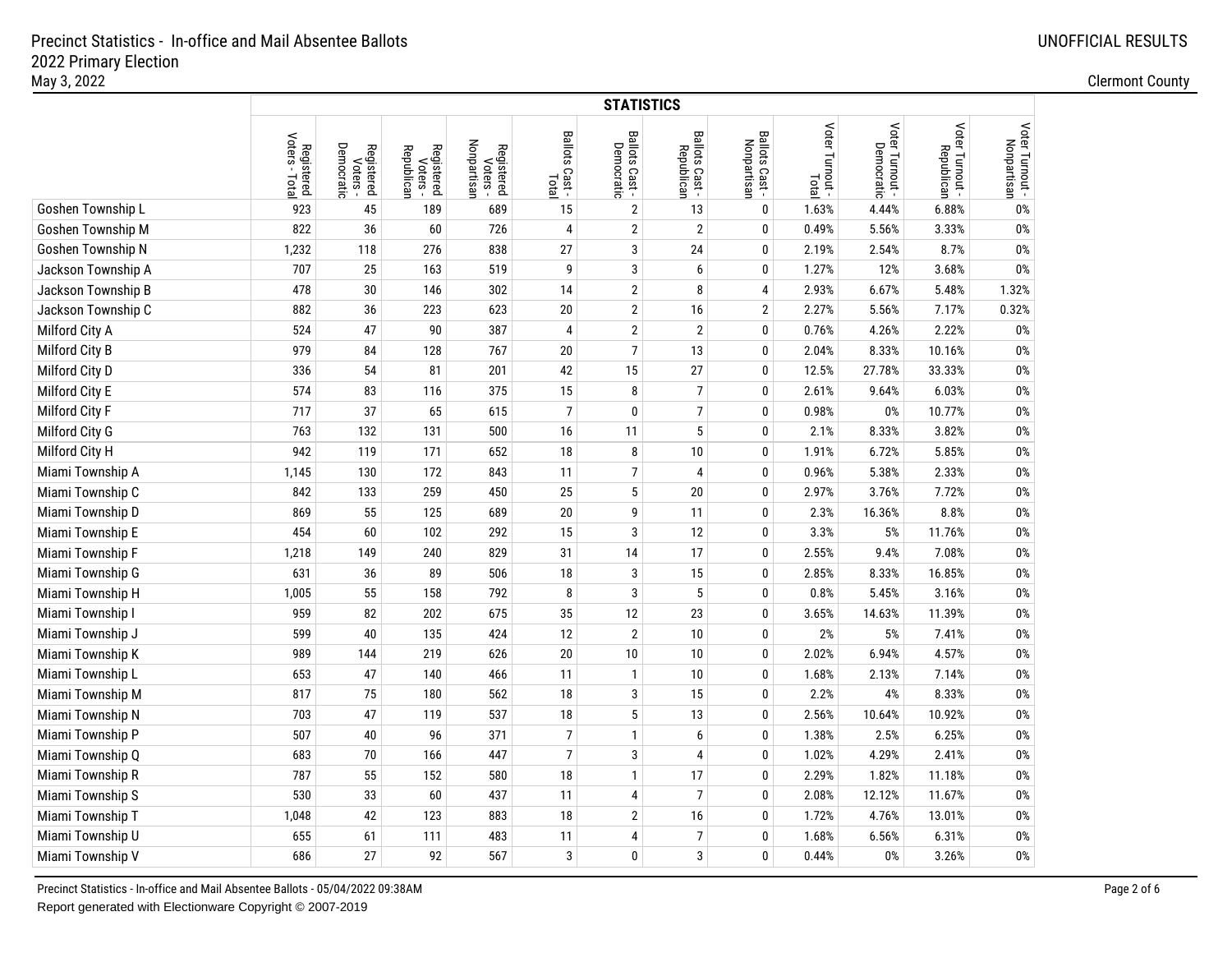|                        |                                         | <b>STATISTICS</b>                    |                                      |                                       |                         |                              |                              |                               |                          |                               |                               |                                |  |  |
|------------------------|-----------------------------------------|--------------------------------------|--------------------------------------|---------------------------------------|-------------------------|------------------------------|------------------------------|-------------------------------|--------------------------|-------------------------------|-------------------------------|--------------------------------|--|--|
|                        | Voters -<br>Registered<br>oters - Total | Democratic<br>Registered<br>Voters - | Registered<br>Voters -<br>Republican | Nonpartisan<br>Registered<br>Voters - | Ballots Cast -<br>Total | Ballots Cast -<br>Democratic | Ballots Cast -<br>Republican | Ballots Cast -<br>Nonpartisan | Voter Turnout -<br>Total | Voter Turnout -<br>Democratic | Voter Turnout -<br>Republican | Voter Turnout -<br>Nonpartisan |  |  |
| Miami Township X       | 1,083                                   | 103                                  | 240                                  | 740                                   | 26                      | 4                            | 22                           | 0                             | 2.4%                     | 3.88%                         | 9.17%                         | $0\%$                          |  |  |
| Miami Township Y       | 1,140                                   | 187                                  | 268                                  | 685                                   | 43                      | 16                           | 27                           | 0                             | 3.77%                    | 8.56%                         | 10.07%                        | 0%                             |  |  |
| Miami Township Z       | 1,328                                   | 196                                  | 377                                  | 755                                   | 25                      | $\overline{2}$               | 23                           | 0                             | 1.88%                    | 1.02%                         | 6.1%                          | $0\%$                          |  |  |
| Miami Township A1A     | 566                                     | 59                                   | 138                                  | 369                                   | 12                      | 5                            | $\overline{7}$               | 0                             | 2.12%                    | 8.47%                         | 5.07%                         | $0\%$                          |  |  |
| Miami Township B1B     | 786                                     | 63                                   | 193                                  | 530                                   | $20\,$                  | 4                            | 16                           | 0                             | 2.54%                    | 6.35%                         | 8.29%                         | $0\%$                          |  |  |
| Miami Township C1C     | 727                                     | 59                                   | 120                                  | 548                                   | 21                      | 6                            | 15                           | 0                             | 2.89%                    | 10.17%                        | 12.5%                         | $0\%$                          |  |  |
| Miami Township D1D     | 742                                     | 48                                   | 125                                  | 569                                   | 18                      | 3                            | 15                           | 0                             | 2.43%                    | 6.25%                         | 12%                           | $0\%$                          |  |  |
| Miami Township F1F     | 1,032                                   | 88                                   | 155                                  | 789                                   | 29                      | 8                            | 21                           | 0                             | 2.81%                    | 9.09%                         | 13.55%                        | $0\%$                          |  |  |
| Miami Township G1G     | 766                                     | 105                                  | 154                                  | 507                                   | 19                      | 12                           | $\overline{7}$               | 0                             | 2.48%                    | 11.43%                        | 4.55%                         | $0\%$                          |  |  |
| Miami Township H1H     | 1,087                                   | 81                                   | 200                                  | 806                                   | 24                      | 8                            | 16                           | 0                             | 2.21%                    | 9.88%                         | 8%                            | $0\%$                          |  |  |
| Miami Township K1K     | 809                                     | 60                                   | 136                                  | 613                                   | 8                       | $\mathbf{1}$                 | $\overline{7}$               | 0                             | 0.99%                    | 1.67%                         | 5.15%                         | 0%                             |  |  |
| Miami Township L1L     | 955                                     | 150                                  | 217                                  | 588                                   | 16                      | $\overline{2}$               | 14                           | 0                             | 1.68%                    | 1.33%                         | 6.45%                         | 0%                             |  |  |
| Miami Township M1M     | 930                                     | 147                                  | 192                                  | 591                                   | 29                      | $\mathbf{1}$                 | 28                           | 0                             | 3.12%                    | 0.68%                         | 14.58%                        | $0\%$                          |  |  |
| Miami Township N1N     | 1,365                                   | 166                                  | 412                                  | 787                                   | 47                      | 15                           | 32                           | 0                             | 3.44%                    | 9.04%                         | 7.77%                         | $0\%$                          |  |  |
| Miami Township 010     | 1,034                                   | 62                                   | 159                                  | 813                                   | 8                       | $\mathbf{1}$                 | $\overline{7}$               | 0                             | 0.77%                    | 1.61%                         | 4.4%                          | $0\%$                          |  |  |
| Miami Township P1P     | 918                                     | 79                                   | 152                                  | 687                                   | 6                       | 0                            | 6                            | 0                             | 0.65%                    | 0%                            | 3.95%                         | $0\%$                          |  |  |
| Miami Township Q1Q     | 732                                     | 62                                   | 159                                  | 511                                   | 25                      | 5                            | 20                           | 0                             | 3.42%                    | 8.06%                         | 12.58%                        | $0\%$                          |  |  |
| Monroe Township A      | 668                                     | $38\,$                               | 102                                  | 528                                   | 8                       | 4                            | 4                            | 0                             | 1.2%                     | 10.53%                        | 3.92%                         | $0\%$                          |  |  |
| Monroe Township B      | 984                                     | 65                                   | 166                                  | 753                                   | 14                      | $\mathbf{1}$                 | 13                           | 0                             | 1.42%                    | 1.54%                         | 7.83%                         | 0%                             |  |  |
| Monroe Township C      | 902                                     | 84                                   | 252                                  | 566                                   | 35                      | $\overline{7}$               | 28                           | 0                             | 3.88%                    | 8.33%                         | 11.11%                        | 0%                             |  |  |
| Monroe Township D      | 809                                     | 41                                   | 208                                  | 560                                   | 21                      | 6                            | 15                           | 0                             | 2.6%                     | 14.63%                        | 7.21%                         | 0%                             |  |  |
| Monroe Township E      | 1,010                                   | 85                                   | 269                                  | 656                                   | 29                      | $\overline{2}$               | 27                           | 0                             | 2.87%                    | 2.35%                         | 10.04%                        | $0\%$                          |  |  |
| Monroe Township I      | 488                                     | 17                                   | 38                                   | 433                                   | 4                       | $\overline{2}$               | $\overline{2}$               | 0                             | 0.82%                    | 11.76%                        | 5.26%                         | $0\%$                          |  |  |
| New Richmond Village A | 764                                     | 52                                   | 133                                  | 579                                   | 9                       | $\overline{2}$               | $\overline{7}$               | 0                             | 1.18%                    | 3.85%                         | 5.26%                         | 0%                             |  |  |
| New Richmond Village B | 1,164                                   | 85                                   | 220                                  | 859                                   | 12                      | 6                            | 6                            | 0                             | 1.03%                    | 7.06%                         | 2.73%                         | 0%                             |  |  |
| Ohio Township A        | 671                                     | 32                                   | 150                                  | 489                                   | 9                       | 3                            | 6                            | 0                             | 1.34%                    | 9.38%                         | 4%                            | 0%                             |  |  |
| Ohio Township B        | 417                                     | 28                                   | 121                                  | 268                                   | 9                       | $\mathbf{1}$                 | 8                            | 0                             | 2.16%                    | 3.57%                         | 6.61%                         | 0%                             |  |  |
| Ohio Township C        | 608                                     | 38                                   | 156                                  | 414                                   | 10                      | 4                            | 6                            | 0                             | 1.64%                    | 10.53%                        | 3.85%                         | 0%                             |  |  |
| Pierce Township A      | 854                                     | 95                                   | 223                                  | 536                                   | 39                      | 6                            | 33                           | 0                             | 4.57%                    | 6.32%                         | 14.8%                         | 0%                             |  |  |
| Pierce Township B      | 578                                     | 95                                   | 126                                  | 357                                   | 23                      | 10                           | 13                           | 0                             | 3.98%                    | 10.53%                        | 10.32%                        | 0%                             |  |  |
| Pierce Township C      | 589                                     | 51                                   | 123                                  | 415                                   | 22                      | 11                           | 11                           | 0                             | 3.74%                    | 21.57%                        | 8.94%                         | $0\%$                          |  |  |
| Pierce Township D      | 1,013                                   | 68                                   | 210                                  | 735                                   | 24                      | 4                            | $20\,$                       | 0                             | 2.37%                    | 5.88%                         | 9.52%                         | 0%                             |  |  |
| Pierce Township E      | 1,007                                   | 90                                   | 293                                  | 624                                   | 23                      | 8                            | 15                           | 0                             | 2.28%                    | 8.89%                         | 5.12%                         | 0%                             |  |  |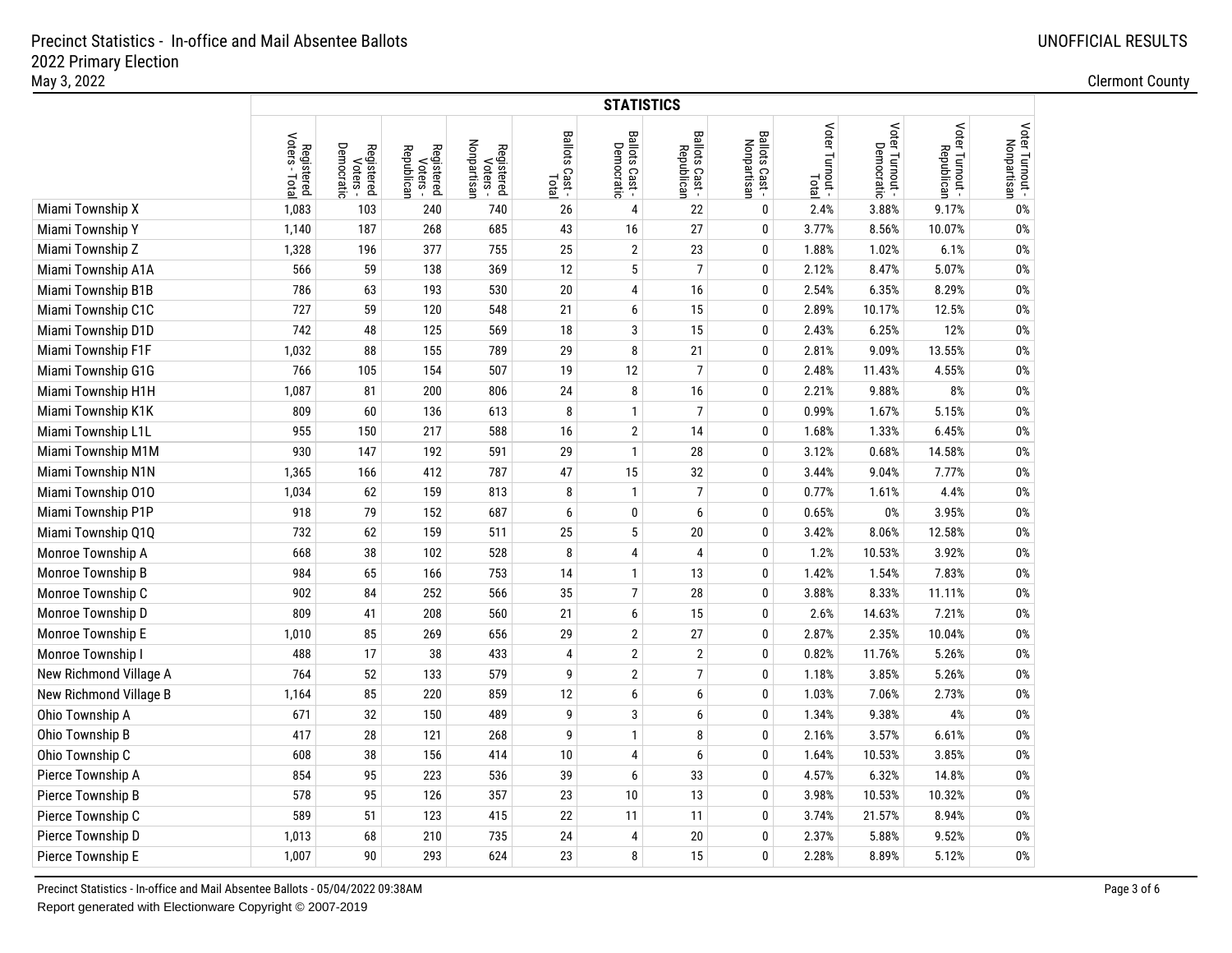|                             |                              | <b>STATISTICS</b>                    |                                      |                                       |                         |                              |                              |                               |                          |                                 |                               |                                |  |  |
|-----------------------------|------------------------------|--------------------------------------|--------------------------------------|---------------------------------------|-------------------------|------------------------------|------------------------------|-------------------------------|--------------------------|---------------------------------|-------------------------------|--------------------------------|--|--|
|                             | Registered<br>Voters - Total | Democratic<br>Registered<br>Voters - | Registered<br>Voters -<br>Republican | Nonpartisan<br>Registered<br>Voters - | Ballots Cast -<br>Total | Ballots Cast -<br>Democratic | Ballots Cast -<br>Republican | Ballots Cast -<br>Nonpartisan | Voter Turnout -<br>Total | Voter Turnout - ¦<br>Democratic | Voter Turnout -<br>Republican | Voter Turnout -<br>Nonpartisan |  |  |
| Pierce Township G           | 1,012                        | 107                                  | 241                                  | 664                                   | 31                      | 10                           | 21                           | 0                             | 3.06%                    | 9.35%                           | 8.71%                         | $0\%$                          |  |  |
| Pierce Township I           | 971                          | 88                                   | 274                                  | 609                                   | 33                      | 10                           | 23                           | 0                             | 3.4%                     | 11.36%                          | 8.39%                         | 0%                             |  |  |
| Pierce Township J           | 875                          | 55                                   | 149                                  | 671                                   | 15                      | 3                            | 12                           | 0                             | 1.71%                    | 5.45%                           | 8.05%                         | 0%                             |  |  |
| Pierce Township K           | 1,050                        | 93                                   | 230                                  | 727                                   | 29                      | 5                            | 24                           | 0                             | 2.76%                    | 5.38%                           | 10.43%                        | 0%                             |  |  |
| Pierce Township M           | 825                          | 98                                   | 298                                  | 429                                   | 39                      | 8                            | 31                           | 0                             | 4.73%                    | 8.16%                           | 10.4%                         | 0%                             |  |  |
| Pierce Township N           | 1,303                        | 76                                   | 204                                  | 1,023                                 | 26                      | 11                           | 15                           | 0                             | 2%                       | 14.47%                          | 7.35%                         | $0\%$                          |  |  |
| Pierce Township O           | 1,146                        | 95                                   | 162                                  | 889                                   | 41                      | 19                           | 22                           | 0                             | 3.58%                    | 20%                             | 13.58%                        | $0\%$                          |  |  |
| Owensville Village          | 478                          | 29                                   | 72                                   | 377                                   | $\boldsymbol{7}$        | 3                            | 4                            | 0                             | 1.46%                    | 10.34%                          | 5.56%                         | 0%                             |  |  |
| Stonelick Township A        | 951                          | 67                                   | 231                                  | 653                                   | 34                      | 12                           | 22                           | 0                             | 3.58%                    | 17.91%                          | 9.52%                         | 0%                             |  |  |
| <b>Stonelick Township B</b> | 575                          | 46                                   | 142                                  | 387                                   | 13                      | 4                            | 9                            | 0                             | 2.26%                    | 8.7%                            | 6.34%                         | 0%                             |  |  |
| Stonelick Township C        | 663                          | 57                                   | 185                                  | 421                                   | $40\,$                  | 14                           | 26                           | 0                             | 6.03%                    | 24.56%                          | 14.05%                        | 0%                             |  |  |
| Stonelick Township D        | 785                          | 57                                   | 171                                  | 557                                   | 18                      | 4                            | 14                           | 0                             | 2.29%                    | 7.02%                           | 8.19%                         | 0%                             |  |  |
| <b>Stonelick Township E</b> | 681                          | 48                                   | 160                                  | 473                                   | 27                      | 8                            | 19                           | 0                             | 3.96%                    | 16.67%                          | 11.87%                        | 0%                             |  |  |
| <b>Bethel Village A</b>     | 724                          | 25                                   | 112                                  | 587                                   | 9                       | $\mathbf{1}$                 | 8                            | 0                             | 1.24%                    | $4\%$                           | 7.14%                         | $0\%$                          |  |  |
| <b>Bethel Village B</b>     | 925                          | 37                                   | 122                                  | 766                                   | 21                      | 6                            | 15                           | 0                             | 2.27%                    | 16.22%                          | 12.3%                         | $0\%$                          |  |  |
| Tate Township A             | 949                          | 49                                   | 187                                  | 713                                   | 22                      | $\overline{7}$               | 15                           | 0                             | 2.32%                    | 14.29%                          | 8.02%                         | $0\%$                          |  |  |
| Tate Township B             | 898                          | 39                                   | 140                                  | 719                                   | 3                       | $\mathbf 0$                  | $\mathsf 3$                  | 0                             | 0.33%                    | $0\%$                           | 2.14%                         | $0\%$                          |  |  |
| Tate Township D             | 1,070                        | 74                                   | 247                                  | 749                                   | 28                      | 14                           | 14                           | 0                             | 2.62%                    | 18.92%                          | 5.67%                         | 0%                             |  |  |
| Tate Township F             | 839                          | 42                                   | 204                                  | 593                                   | 30                      | $\overline{7}$               | 23                           | 0                             | 3.58%                    | 16.67%                          | 11.27%                        | 0%                             |  |  |
| Tate Township H             | 806                          | 38                                   | 183                                  | 585                                   | 23                      | 10                           | 13                           | 0                             | 2.85%                    | 26.32%                          | 7.1%                          | 0%                             |  |  |
| Union Township A            | 996                          | 89                                   | 203                                  | 704                                   | 49                      | 13                           | 36                           | 0                             | 4.92%                    | 14.61%                          | 17.73%                        | $0\%$                          |  |  |
| <b>Union Township B</b>     | 895                          | 75                                   | 126                                  | 694                                   | 21                      | 9                            | 11                           | 1                             | 2.35%                    | 12%                             | 8.73%                         | 0.14%                          |  |  |
| Union Township C            | 813                          | 67                                   | 160                                  | 586                                   | $20\,$                  | 6                            | 14                           | 0                             | 2.46%                    | 8.96%                           | 8.75%                         | $0\%$                          |  |  |
| Union Township D            | 920                          | 77                                   | 190                                  | 653                                   | 29                      | $\mathbf{1}$                 | 28                           | 0                             | 3.15%                    | 1.3%                            | 14.74%                        | 0%                             |  |  |
| <b>Union Township E</b>     | 1,448                        | 128                                  | 368                                  | 952                                   | 80                      | 23                           | 57                           | 0                             | 5.52%                    | 17.97%                          | 15.49%                        | 0%                             |  |  |
| <b>Union Township F</b>     | 1,176                        | 96                                   | 219                                  | 861                                   | 36                      | 11                           | 25                           | 0                             | 3.06%                    | 11.46%                          | 11.42%                        | 0%                             |  |  |
| <b>Union Township G</b>     | 1,070                        | 68                                   | 169                                  | 833                                   | 25                      | 4                            | 21                           | 0                             | 2.34%                    | 5.88%                           | 12.43%                        | 0%                             |  |  |
| Union Township H            | 1,279                        | 81                                   | 138                                  | 1,060                                 | 13                      | 6                            | $\boldsymbol{7}$             | 0                             | 1.02%                    | 7.41%                           | 5.07%                         | 0%                             |  |  |
| <b>Union Township I</b>     | 869                          | 78                                   | 114                                  | 677                                   | 14                      | 6                            | 8                            | 0                             | 1.61%                    | 7.69%                           | 7.02%                         | 0%                             |  |  |
| Union Township J            | 788                          | 69                                   | 144                                  | 575                                   | 18                      | 6                            | 12                           | 0                             | 2.28%                    | 8.7%                            | 8.33%                         | $0\%$                          |  |  |
| <b>Union Township K</b>     | 1,104                        | 80                                   | 99                                   | 925                                   | 15                      | 5                            | $10$                         | 0                             | 1.36%                    | 6.25%                           | 10.1%                         | 0%                             |  |  |
| Union Township L            | 1,017                        | 67                                   | 104                                  | 846                                   | 10                      | 5                            | 5                            | 0                             | 0.98%                    | 7.46%                           | 4.81%                         | 0%                             |  |  |
| <b>Union Township M</b>     | 575                          | 37                                   | 99                                   | 439                                   | $\overline{7}$          | $\overline{2}$               | 5                            | $\mathbf{0}$                  | 1.22%                    | 5.41%                           | 5.05%                         | $0\%$                          |  |  |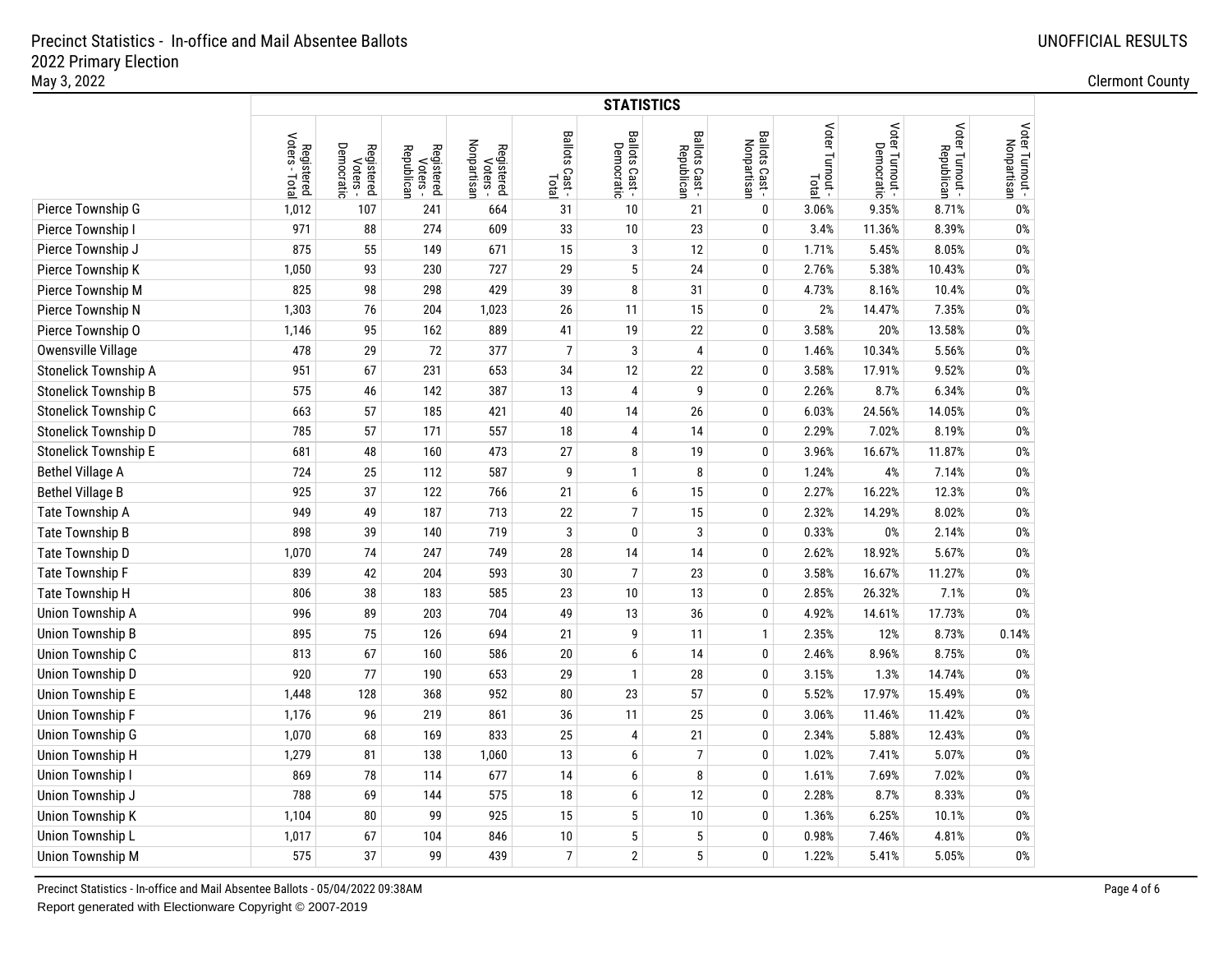|                              |                                         | <b>STATISTICS</b>                    |                                      |                                       |                         |                              |                              |                               |                         |                               |                               |                                |  |  |
|------------------------------|-----------------------------------------|--------------------------------------|--------------------------------------|---------------------------------------|-------------------------|------------------------------|------------------------------|-------------------------------|-------------------------|-------------------------------|-------------------------------|--------------------------------|--|--|
|                              | Voters -<br>Registered<br>oters - Total | Democratic<br>Registered<br>Voters - | Registered<br>Voters -<br>Republican | Nonpartisar<br>Registered<br>Voters - | Ballots Cast -<br>Total | Ballots Cast -<br>Democratic | Ballots Cast -<br>Republican | Ballots Cast -<br>Nonpartisan | Voter Turnout<br>liatal | Voter Turnout -<br>Democratic | Voter Turnout -<br>Republican | Voter Turnout -<br>Nonpartisan |  |  |
| Union Township N             | 523                                     | 42                                   | 77                                   | 404                                   | $\sqrt{5}$              | $\overline{2}$               | 3                            | $\pmb{0}$                     | 0.96%                   | 4.76%                         | 3.9%                          | $0\%$                          |  |  |
| Union Township O             | 1,165                                   | 83                                   | 208                                  | 874                                   | 15                      | 3                            | 12                           | 0                             | 1.29%                   | 3.61%                         | 5.77%                         | $0\%$                          |  |  |
| Union Township P             | 996                                     | 63                                   | 114                                  | 819                                   | 17                      | 5                            | 12                           | 0                             | 1.71%                   | 7.94%                         | 10.53%                        | $0\%$                          |  |  |
| Union Township Q             | 627                                     | 64                                   | 178                                  | 385                                   | 15                      | 5                            | 10                           | 0                             | 2.39%                   | 7.81%                         | 5.62%                         | $0\%$                          |  |  |
| <b>Union Township R</b>      | 874                                     | 96                                   | 156                                  | 622                                   | 14                      | 4                            | 10                           | $\pmb{0}$                     | 1.6%                    | 4.17%                         | 6.41%                         | $0\%$                          |  |  |
| <b>Union Township T</b>      | 1,113                                   | 112                                  | 225                                  | 776                                   | 33                      | 8                            | 25                           | 0                             | 2.96%                   | 7.14%                         | 11.11%                        | 0%                             |  |  |
| Union Township U             | 1,000                                   | 161                                  | 253                                  | 586                                   | 18                      | 4                            | 14                           | 0                             | 1.8%                    | 2.48%                         | 5.53%                         | 0%                             |  |  |
| <b>Union Township W</b>      | 791                                     | 71                                   | 126                                  | 594                                   | 24                      | $\overline{7}$               | 17                           | 0                             | 3.03%                   | 9.86%                         | 13.49%                        | 0%                             |  |  |
| <b>Union Township X</b>      | 615                                     | 77                                   | 121                                  | 417                                   | 14                      | 6                            | 8                            | 0                             | 2.28%                   | 7.79%                         | 6.61%                         | 0%                             |  |  |
| <b>Union Township Y</b>      | 843                                     | 81                                   | 119                                  | 643                                   | 18                      | 4                            | 14                           | 0                             | 2.14%                   | 4.94%                         | 11.76%                        | 0%                             |  |  |
| Union Township Z             | 565                                     | 55                                   | 166                                  | 344                                   | 35                      | 5                            | 30                           | 0                             | 6.19%                   | 9.09%                         | 18.07%                        | 0%                             |  |  |
| <b>Union Township B1B</b>    | 979                                     | $76\,$                               | 203                                  | 700                                   | 22                      | 3                            | 19                           | 0                             | 2.25%                   | 3.95%                         | 9.36%                         | 0%                             |  |  |
| Union Township C1C           | 808                                     | $70\,$                               | 193                                  | 545                                   | 25                      | 4                            | 21                           | 0                             | 3.09%                   | 5.71%                         | 10.88%                        | $0\%$                          |  |  |
| Union Township D1D           | 755                                     | 55                                   | 156                                  | 544                                   | 24                      | 4                            | 20                           | 0                             | 3.18%                   | 7.27%                         | 12.82%                        | $0\%$                          |  |  |
| Union Township E1E           | 1,143                                   | 113                                  | 309                                  | 721                                   | 33                      | 9                            | 24                           | 0                             | 2.89%                   | 7.96%                         | 7.77%                         | $0\%$                          |  |  |
| <b>Union Township F1F</b>    | 1,335                                   | 114                                  | 253                                  | 968                                   | 53                      | 16                           | 37                           | 0                             | 3.97%                   | 14.04%                        | 14.62%                        | $0\%$                          |  |  |
| Union Township J1J           | 569                                     | 51                                   | 122                                  | 396                                   | 13                      | 3                            | 10                           | 0                             | 2.28%                   | 5.88%                         | 8.2%                          | 0%                             |  |  |
| Union Township K1K           | 735                                     | 58                                   | 140                                  | 537                                   | 8                       | $\sqrt{2}$                   | 6                            | $\mathbf{0}$                  | 1.09%                   | 3.45%                         | 4.29%                         | 0%                             |  |  |
| <b>Union Township L1L</b>    | 1,094                                   | 98                                   | 193                                  | 803                                   | 25                      | 9                            | 16                           | 0                             | 2.29%                   | 9.18%                         | 8.29%                         | $0\%$                          |  |  |
| <b>Union Township M1M</b>    | 813                                     | 43                                   | 70                                   | 700                                   | 9                       | 1                            | 8                            | 0                             | 1.11%                   | 2.33%                         | 11.43%                        | 0%                             |  |  |
| Union Township P1P           | 945                                     | 106                                  | 204                                  | 635                                   | 36                      | 15                           | 21                           | 0                             | 3.81%                   | 14.15%                        | 10.29%                        | 0%                             |  |  |
| <b>Union Township R1R</b>    | 873                                     | 99                                   | 199                                  | 575                                   | 35                      | 17                           | 18                           | 0                             | 4.01%                   | 17.17%                        | 9.05%                         | 0%                             |  |  |
| <b>Union Township S1S</b>    | 954                                     | 79                                   | 169                                  | 706                                   | 30                      | 6                            | 24                           | 0                             | 3.14%                   | 7.59%                         | 14.2%                         | 0%                             |  |  |
| Union Township U1U           | 726                                     | 68                                   | 151                                  | 507                                   | 22                      | 9                            | 13                           | 0                             | 3.03%                   | 13.24%                        | 8.61%                         | 0%                             |  |  |
| Union Township V1V           | 600                                     | 71                                   | 133                                  | 396                                   | $20\,$                  | 3                            | 17                           | $\pmb{0}$                     | 3.33%                   | 4.23%                         | 12.78%                        | 0%                             |  |  |
| <b>Washington Township A</b> | 550                                     | 33                                   | 121                                  | 396                                   | 15                      | $\mathbf{0}$                 | 13                           | $\overline{2}$                | 2.73%                   | 0%                            | 10.74%                        | 0.51%                          |  |  |
| <b>Washington Township B</b> | 526                                     | 42                                   | 139                                  | 345                                   | 18                      | 6                            | 12                           | $\mathbf 0$                   | 3.42%                   | 14.29%                        | 8.63%                         | 0%                             |  |  |
| Washington Township C        | 384                                     | 23                                   | 121                                  | 240                                   | 49                      | 3                            | 46                           | 0                             | 12.76%                  | 13.04%                        | 38.02%                        | 0%                             |  |  |
| Wayne Township A             | 1,028                                   | 46                                   | 158                                  | 824                                   | 15                      | 2                            | 13                           | 0                             | 1.46%                   | 4.35%                         | 8.23%                         | 0%                             |  |  |
| Wayne Township B             | 839                                     | 40                                   | 169                                  | 630                                   | 11                      | 5                            | 6                            | 0                             | 1.31%                   | 12.5%                         | 3.55%                         | 0%                             |  |  |
| Wayne Township C             | 1,170                                   | 55                                   | 243                                  | 872                                   | 25                      | 6                            | 19                           | 0                             | 2.14%                   | 10.91%                        | 7.82%                         | 0%                             |  |  |
| Williamsburg Village A       | 830                                     | 43                                   | 183                                  | 604                                   | 16                      | 2                            | 14                           | 0                             | 1.93%                   | 4.65%                         | 7.65%                         | 0%                             |  |  |
| Williamsburg Village C       | 806                                     | 63                                   | 192                                  | 551                                   | 26                      | 6                            | 18                           | $\overline{2}$                | 3.23%                   | 9.52%                         | 9.38%                         | 0.36%                          |  |  |